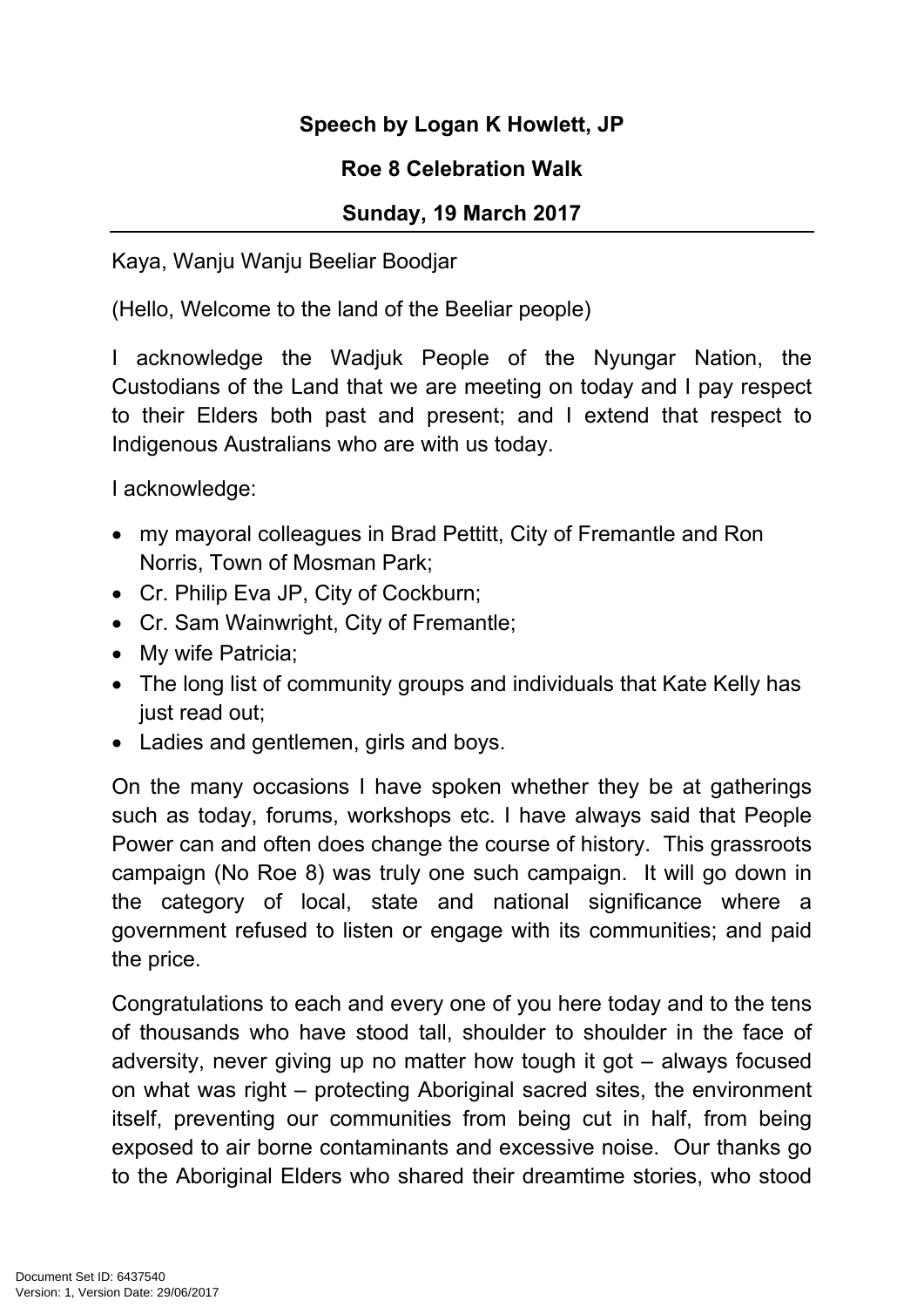amongst us and reflected on past wrongs of federal and state governments since colonisation, who conducted a special flag raising ceremony and who felt more than most the injustice that was occurring before our very eyes.

Before joining you today, I was listening to a Gerry and the Pacemakers CD and I now reference one of their songs; 'You'll Never Walk Alone.'

The lyrics in my opinion reflect upon our journey to date:

When you walk through a storm, hold your head up high And don't be afraid of the dark At the end of the storm, there's a golden sky And the sweet, silver song of a lark

Walk on through the wind Walk on through the rain Though your dreams be tossed and blown

Walk on, walk on With hope in your hearts And you'll never walk alone You'll never walk alone

Walk on, walk on With hope in your hearts And you'll never walk alone You'll never walk alone

For the children and grandchildren that are here today – you will see the barren earth unfold its natural beauty in the coming weeks and months, green shoots will appear before your eyes – the re-generation of the scarred Roe 8 corridor will have commenced.

Now is the time to:

- Engage with our community, including Aboriginal Elders and Aboriginal people;;
- Develop an overall management plan for the Roe 8 and 9 corridor;
- Remove Roe 8 and 9 from the Metropolitan Region Scheme;
- Explore the construction of homes/businesses at key strategic points in the corridor;